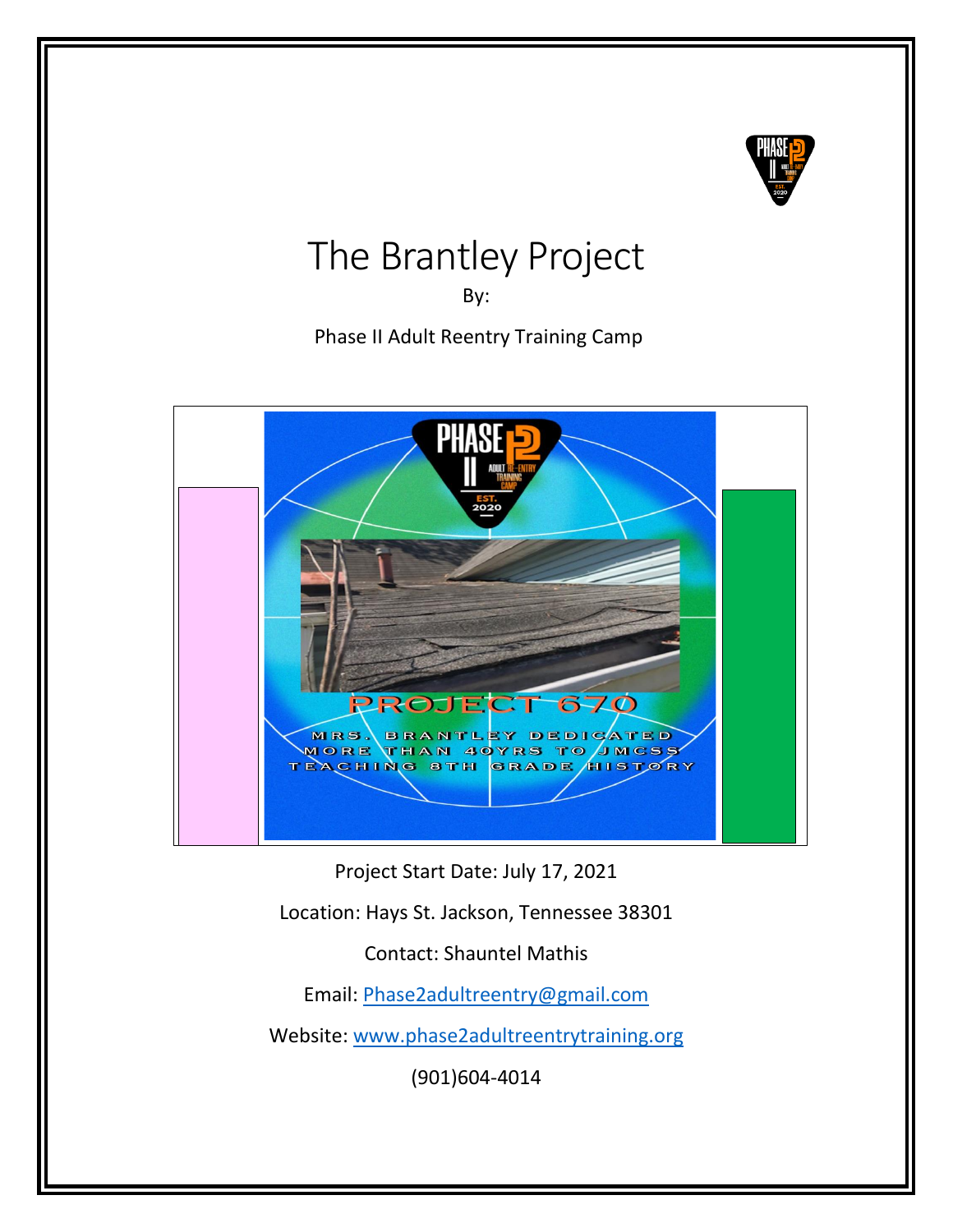#### **About Us**

Phase II Adult Reentry Training Camp is a 501(c)3 nonprofit organization based out of Memphis, Tennessee. Phase II is a reentry program designed to lower the recidivism rate through education and training. Alarming research has shown that over 43% of ex-offenders in the United States will eventually return to prison continuing a never-ending cycle of poverty and violence that is plaguing millions of Americans today. Phase II believes in the possibilities of Rehabilitation and that every ex-offender deserves the opportunity to turn their lives around and become productive and worthy citizens.

More alarming are the most recent statistics that have shown that the United States has over 2 million people incarcerated and the highest population of inmates in the world. In fact, Tennessee alone has a recidivism rate of 47.1% percent, meaning that almost all offenders that are released from jail or prison are more likely to re-offend.

Phase II aims to spearhead that change by offering ex-offenders the opportunity to rehabilitate in an environment that is dedicated to helping to restructure the ex-offenders by not only providing career and educational opportunities but by placing an emphasis on restructuring the mental and emotional well-being of these individuals

#### **Phase II Adult Reentry Training Camp**

#### **Community Service & Outreach Program**

Phase II Adult Reentry Training Camp provides community service hours as a requirement in completing the 12-month program. Phase II participants must complete a total of (30) hours (4) hours per project day for the duration of the project time set. Bi-monthly, Phase II will work as a group to provide community service in the neighborhood as well as volunteer with local agencies.

The purpose of "Community Service in the Neighborhoods" is to rebuild relationships while providing meaningful services in neighborhoods where crime and arrest occurred. This process is set in place to simply start the process of changing the way we view our neighborhoods. Our goal is to re-introduce the ex-offends and the community together that has the full capability of being restored, appreciated, and loved. Although we are not going to solve every issue at hand or save every life that we serve but our mission is to lower the recidivism rate through education, training, mental health and job security and most importantly, a second chance for a new beginning. With these five core elements, Phase II aims to bring a sense of acceptance and a healthy community.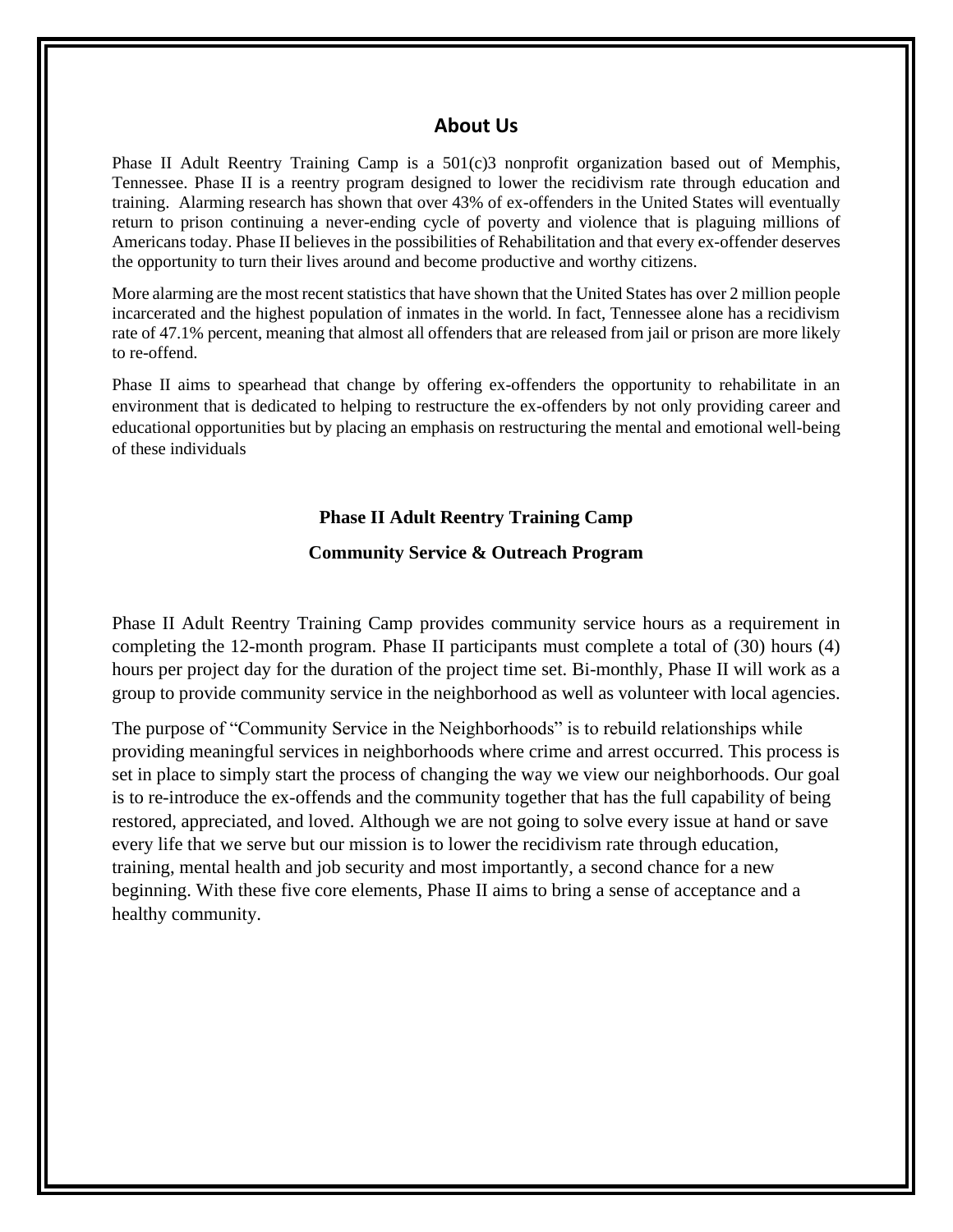## **The Brantley Project**

## **In Memory of Mrs. Ruth C. Brantley**







Mrs. Brantley was born on March 3, 1927 in Rutherford, Gibson County. Mrs. Brantley graduated in 1943 and was known as one of the first black woman to further her education where she attended Lane College in Jackson, Tennessee.



In 1944, Mrs. Brantley united with the St. Paul C.M.E Church where she was a member for 70 years. In 1947, Mrs. Brantley was initiated into Alpha Kappa Alpha Sorority and dedicated 70 years of Sisterhood.

**Objective:** Phase II objective is to restore the home where Mrs. Ruth C. Brantley resided at 670 Hays Street in Jackson, Tennessee. Mrs. Brantley dedicated her life purpose by providing essential services in the community that she served through education.

**Project 670:** Project 670 is a restoration project provided by the men and women selected by Phase II. This project is in honor of the "Late Ruth C. Brantley who was a educator in the Gibson and Madison County School District for more than 50 years.

**End Goal:** Phase II will work hand and hand to recreate the home that Mrs. Brantley lived in and turn the home into a viewing house for the community and abroad. The Jackson community will have the opportunity to learn about Mrs. Brantley by highlighting the life history and legacy that she left behind. Our goal is to not only highlight her legacy in education but we will highlight her legacy as an "AKA Sorority Sister". Inside the home will be the coloring of the AKA Sorority colors along with pictures, documentary information that many families can share within their families. Mrs. Brantley was a woman that cared for others and now is the time that we celebrate her legacy for our youth.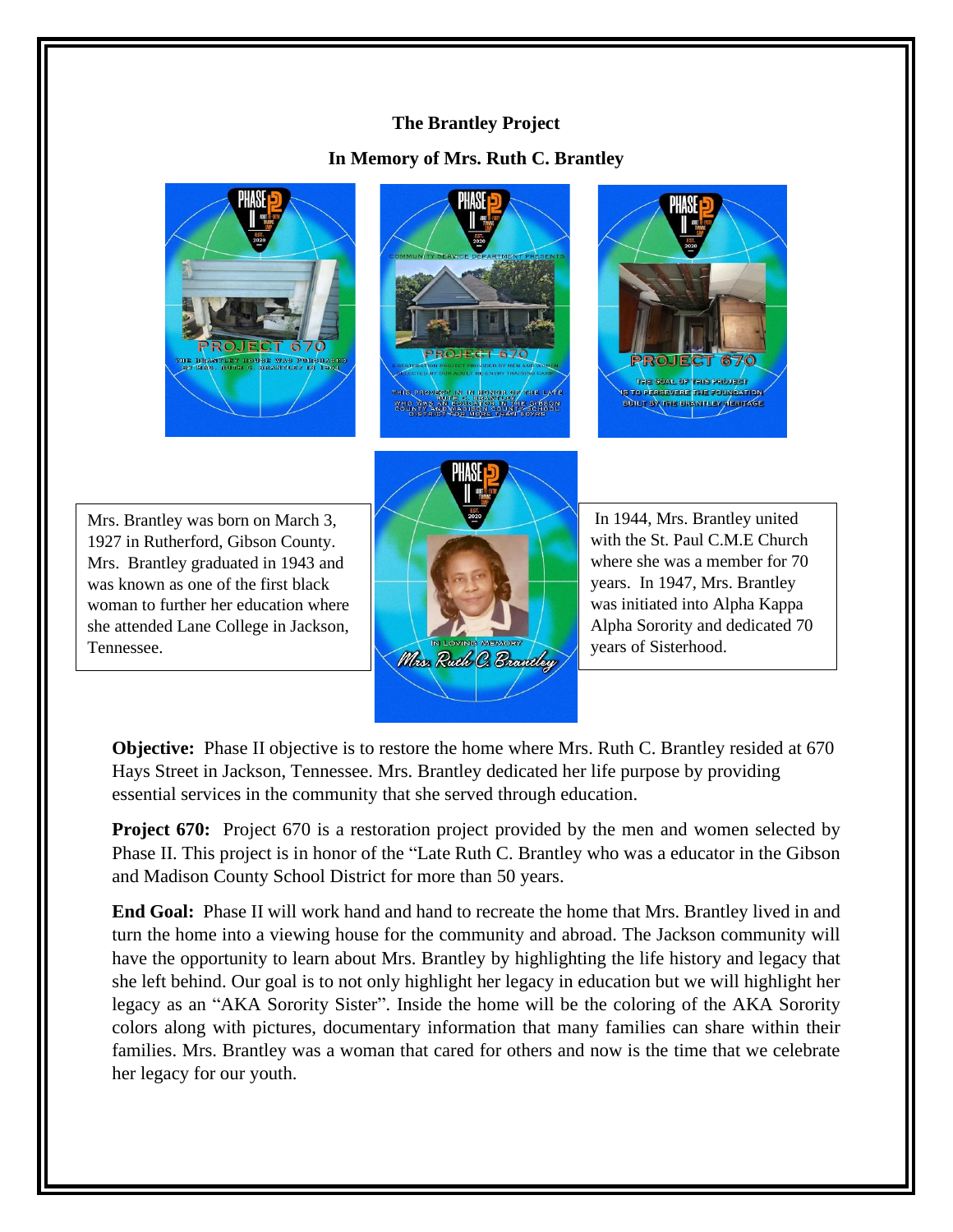Your support is greatly appreciated to ensure we can provide the best experience possible for our community service participants. To engage in an effective community service project that will strengthens our local communities while providing a sense of responsibility.

Your Sponsorship donations helps offset the cost of housing equipment and supplies, insurance, t-shirts, advertising, flyers and most important of all, honor a woman that gave back to the community/our local school.

Phase II being a non-profit organization, all donations are tax-deductible

### **Our tax ID Number is: 85-1829603**

### **Sponsor Information**

| <b>SPONSOR INFORMATION (As it</b> |  |
|-----------------------------------|--|
| appears on website)               |  |
|                                   |  |
| <b>CONTACT PERSON</b>             |  |
| <b>ADDRESS</b>                    |  |
| <b>PHONE</b>                      |  |
| <b>EMAIL</b>                      |  |
| <b>WEBSITE ADDRESS</b>            |  |